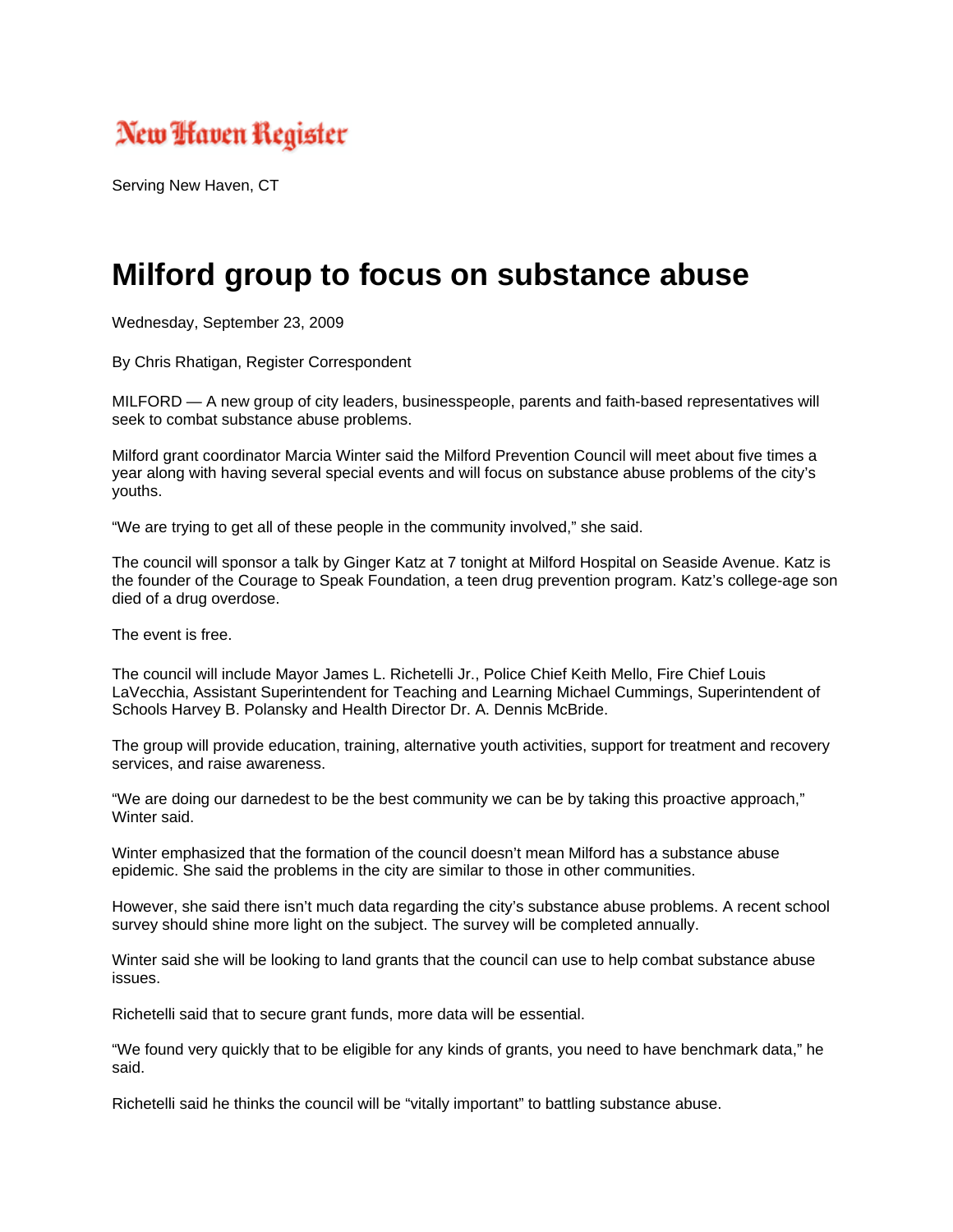"I think there needs to be one central group that coordinates this effort," he said. "We value our youth. We value our families, and this is part of ... a realization of the values in our community."

Winter said the council will sponsor a free, five-week course on "Courageous Parenting." Also, Bob Anastas, founder of Students Against Drunk Driving, will speak at 7 p.m. Oct. 19 in City Hall. For more information, contact [milfordpreventioncouncil@gmail.com](mailto:milfordpreventioncouncil@gmail.com) and visit [www.couragetospeak.org](http://www.couragetospeak.org/) 

see link

**[Milford group to focus on substance abuse- The New Haven Register - Serving New Haven,](http://www.nhregister.com/articles/2009/09/23/news/milford/b2-miteendrinking.txt)  [Connecticut](http://www.nhregister.com/articles/2009/09/23/news/milford/b2-miteendrinking.txt)** 

## **Reader Comments**

**The following are comments from the readers. In no way do they represent the view of [nhregister.com](http://nhregister.com/).**

**Ginger Katz wrote on Sep 23, 2009 9:46 AM:** 

**" "DRUGS DON'T DISCRIMINATE" by Ginger Katz** 

**On September 10, 1996, I lost my 20-year-old son, Ian James to a drug overdose just before he was going into a rehabilitation program the next day. Ian had used tobacco, marijuana and alcohol in high school. At one point he was picked up by an officer at Cranbury Park in Norwalk, CT. He was scolded and told to go home. The officer said "If I ever find you in this town again with any drugs, I will arrest you, now go home."** 

**I insisted that Ian go into counseling at that point. I had such high hopes for Ian; I thought we had caught a potential addiction early. I thought it all went away, until I received the phone call from his biological Dad stating he was snorting heroin in college. My breath was taken away. My life changed. My friends knew there was something different about me.** 

**At first, I was ashamed of his problem. I didn't want to tell anyone about his problem when he came home from college. He was going to a day treatment program and we thought his problem was being fixed. He didn't want me to tell his friends in Norwalk who did not know. The ugly truth is, the problem wasn't fixed. I found him in the morning just before I was going to meet my friend at six am for our morning run. Ian died in his sleep. Neighbors told me my cries for help to 911 that morning were heard two blocks away.** 

**Addiction does not discriminate. It doesn't matter who you are, it doesn't matter what race you are, how financially sound you are, if your homeless or if you have a family who loves you dearly. It can happen to anyone. Drug addiction not only destroys the person who is using; it also destroys the family. Addiction robs you of your money, it robs you of your spirit, and finally, when you have nothing else left to give…it robs you of your soul. My son Ian was a good kind person who suffered from a terrible disease and we miss him everyday of our lives.** 

**I founded the Courage to Speak Foundation a non-profit 501-c3 organization in 1996 the following months after Ian died. My community as well as others wanted me to speak out. The organization was formed to help reduce the drug use among young people and to encourage parents to learn everything our children will be exposed to. Even if you think your child will never do drugs you**